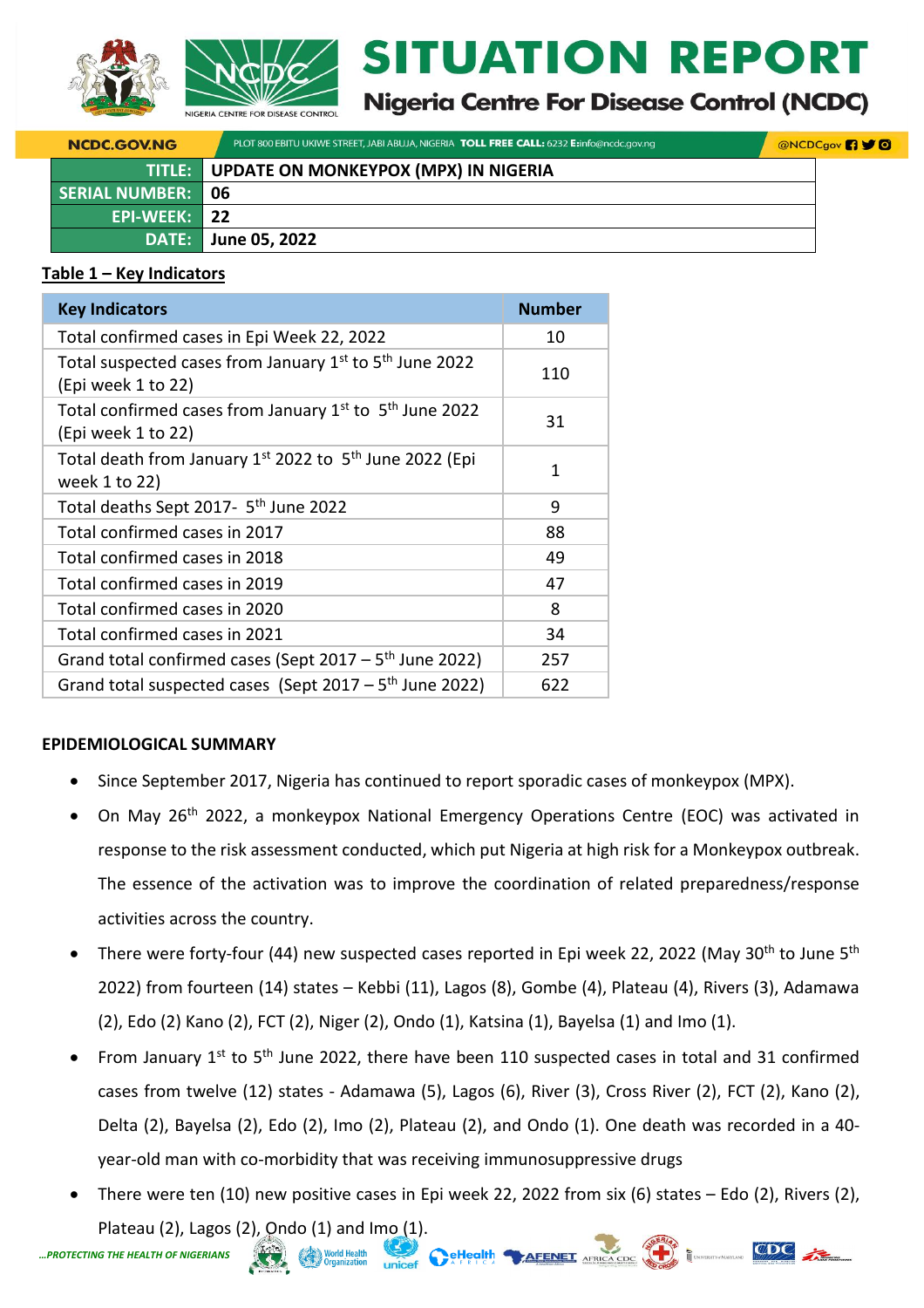- Overall and from September 2017 to 5<sup>th</sup> June 2022, a total of 622 suspected cases have been reported from 33 states in the country.
- Of the reported cases, 257 (41.3%) have been confirmed in 23 states Rivers (55), Bayelsa (45), Lagos (36), Delta (31), Cross River (16), Edo (12), Imo (10), Akwa Ibom (7), Oyo (6), FCT (8), Plateau (5), Adamawa (5), Enugu (4), Abia (3), Nasarawa (2), Benue (2), Anambra (2), Ekiti (2), Kano (2), Ebonyi (1), Niger (1), Ogun (1) and Ondo (1).
- In addition, from September 2017 to June  $5<sup>th</sup>$ , 2022, a total of nine (9) deaths have been recorded (CFR= 3.5%) in six states - Lagos (3), Edo (2), Imo (1), Cross River (1), FCT (1) and Rivers (1).

*Figure 1: Epidemic Curve of Suspected & Confirmed MPX Cases Jan. 2022 till date*



*Table 2: Nigeria confirmed monkeypox cases by state, September 2017 – 5 th June 2022*

| <b>State</b>       | 2017            | 2018                   | 2019           | 2020                 | 2021                              | 2022                | <b>Total</b> |
|--------------------|-----------------|------------------------|----------------|----------------------|-----------------------------------|---------------------|--------------|
| <b>Rivers</b>      | 25              | 14                     | 7              | $\mathbf{1}$         | 5                                 | 3                   | 55           |
| Bayelsa            | 19              | 11                     | 7              | 0                    | 6                                 | 2                   | 45           |
| Lagos              | $\overline{4}$  | 1                      | 15             | $\overline{4}$       | 6                                 | 6                   | 36           |
| Delta              | 3               | 6                      | 10             |                      | 9                                 | 2                   | 31           |
| <b>Cross River</b> | 9               | 3                      | 1              | $\mathbf 0$          | 1                                 | $\overline{2}$      | 16           |
| Imo                | 5               | $\overline{2}$         |                | 0                    | 0                                 | 2                   | 10           |
| Akwa Ibom          | $6\phantom{1}6$ | 0                      | 1              | $\overline{0}$       | $\mathbf 0$                       | $\mathbf 0$         | 7            |
| Oyo                | 1               | 3                      | $\overline{2}$ | $\overline{0}$       | $\mathbf 0$                       | $\Omega$            | 6            |
| Edo                | 4               | 1                      | 1              | $\overline{0}$       | $\overline{4}$                    | $\overline{2}$      | 12           |
| <b>FCT</b>         | 5               | 0                      | 0              | 0                    |                                   | 2                   | 8            |
| Enugu              | 1               |                        |                | $\Omega$             | 0                                 | 0                   | 4            |
|                    |                 | Organization<br>$\sum$ | unicef         | $\sum_{k}$<br>ALENEL | <b>III</b> UNIVERSITY OF MARYLAND | CENTERS FOR BIREARE | MEDECINS     |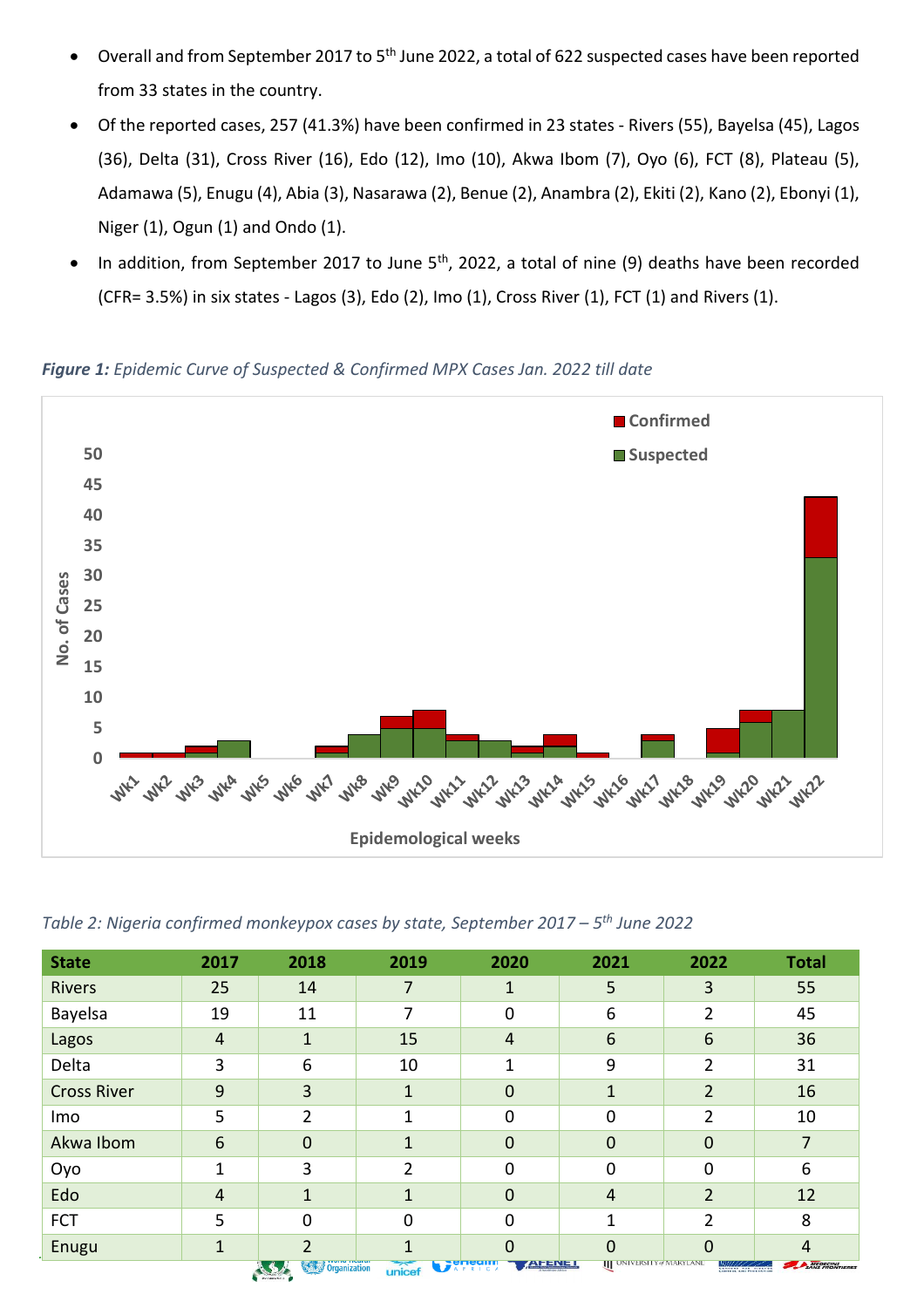| Abia               | 1              | $\overline{2}$ | $\mathbf 0$  | $\mathbf 0$      | 0            | $\mathbf 0$    | 3              |
|--------------------|----------------|----------------|--------------|------------------|--------------|----------------|----------------|
| Plateau            | 0              | $\overline{2}$ | $\mathbf{0}$ | $\mathbf{1}$     | $\mathbf{0}$ | $\overline{2}$ | 5              |
| Nasarawa           | 1              | 1              | $\Omega$     | 0                | $\mathbf 0$  | $\mathbf 0$    | $\overline{2}$ |
| <b>Benue</b>       | $\overline{2}$ | $\mathbf 0$    | $\mathbf{0}$ | $\boldsymbol{0}$ | $\mathbf 0$  | $\mathbf 0$    | $\overline{2}$ |
| Anambra            | 0              | 1              | 1            | 0                | $\mathbf 0$  | $\mathbf 0$    | $\overline{2}$ |
| Ekiti              | $\overline{2}$ | $\mathbf 0$    | $\mathbf{0}$ | $\mathbf 0$      | $\mathbf 0$  | $\mathbf 0$    | $\overline{2}$ |
| Ebonyi             | 0              | $\mathbf 0$    | $\Omega$     | 1                | $\mathbf 0$  | $\mathbf 0$    | 1              |
| <b>Niger</b>       | 0              | $\mathbf 0$    | $\mathbf{0}$ | $\boldsymbol{0}$ | $\mathbf{1}$ | $\mathbf 0$    | $\mathbf{1}$   |
| Ogun               | 0              | $\mathbf 0$    | $\Omega$     | $\mathbf 0$      | $\mathbf{1}$ | $\mathbf 0$    | 1              |
| Adamawa            | 0              | $\mathbf 0$    | $\Omega$     | $\mathbf 0$      | $\mathbf 0$  | 5              | 5              |
| Kano               | 0              | $\mathbf 0$    | $\mathbf 0$  | $\mathbf 0$      | $\mathbf 0$  | $\overline{2}$ | $\overline{2}$ |
| Ondo               | 0              | $\mathbf 0$    | $\mathbf 0$  | $\mathbf 0$      | $\mathbf{0}$ | 1              | $\mathbf{1}$   |
| <b>Grand Total</b> | 88             | 49             | 47           | 8                | 34           | 31             | 257            |

*Figure 2: Map of Nigeria Showing States with Confirmed MPX Cases from September 2017 till date (23 states)*





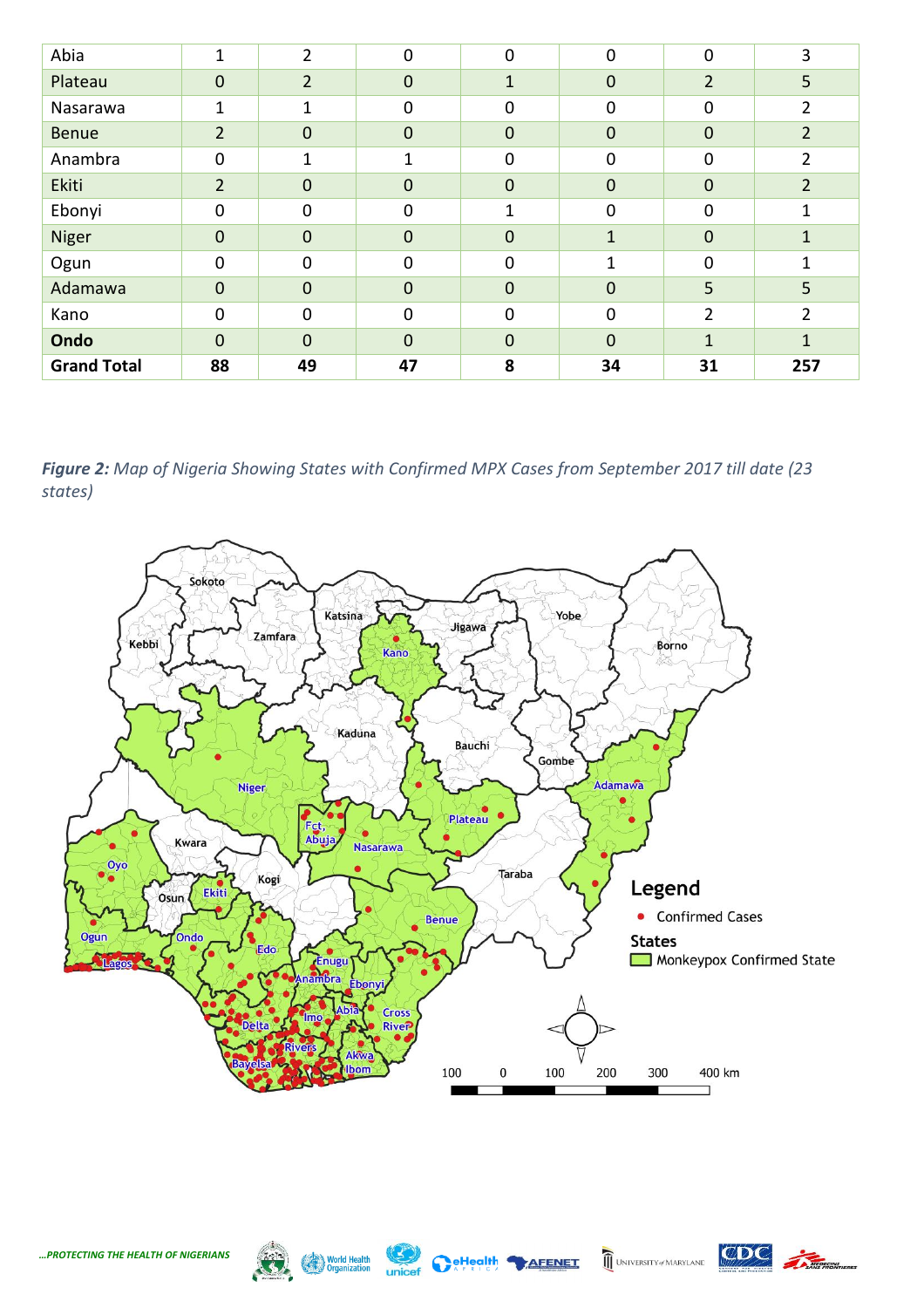

*Figure 3: Nigeria confirmed Monkeypox cases by the year of incidence- September 2017- May 2022*

*Table 3: Age distribution of confirmed Monkeypox cases September 2017 – 5 th June 2022*

| <b>Age Group</b>   | 2017           | 2018        | 2019         | 2020           | 2021         | 2022           | <b>Total</b>   |
|--------------------|----------------|-------------|--------------|----------------|--------------|----------------|----------------|
| 0-10 Years         | $\overline{7}$ | 5           | $\mathbf{1}$ | $\overline{0}$ | $\mathbf{1}$ | 3              | 17             |
| <b>11-20 Years</b> | 12             | 4           | 1            | $\mathbf 0$    | 4            | 3              | 24             |
| <b>21-30 Years</b> | 34             | 13          | 13           | $\overline{4}$ | 10           | 9              | 83             |
| 31-40 Years        | 26             | 17          | 22           | 4              | 13           | 12             | 94             |
| <b>41-50 Years</b> | 9              | 10          | 9            | $\overline{0}$ | 5            | $\overline{4}$ | 37             |
| <b>51-60 Years</b> | $\mathbf 0$    | $\mathbf 0$ | 1            | $\mathbf 0$    | 1            | $\mathbf 0$    | $\overline{2}$ |
| <b>Total</b>       | 88             | 49          | 47           | 8              | 34           | 31             | 257            |



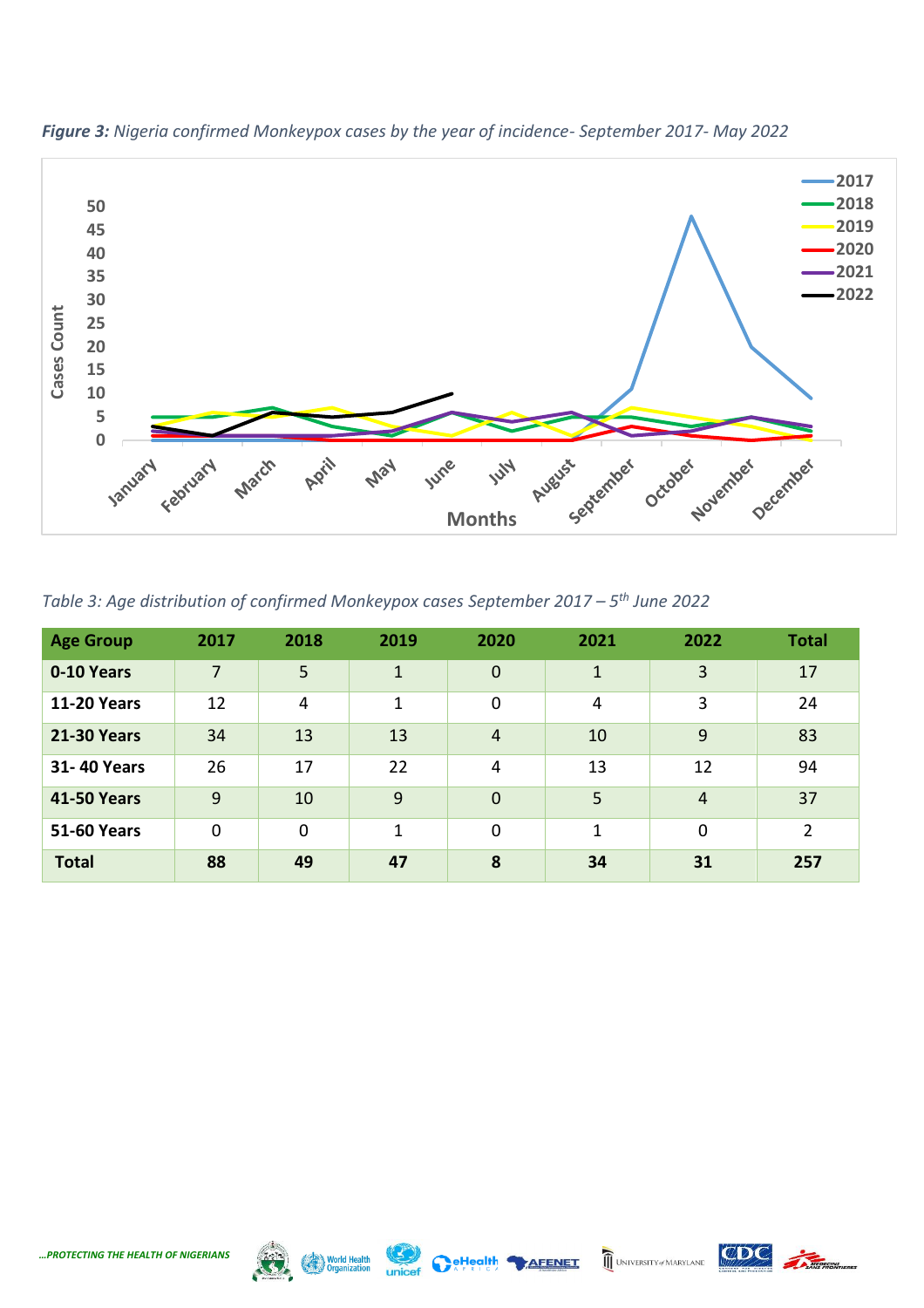



### **Response activities**

| <b>Pillar</b>             | <b>Activities to date</b>                        | <b>Next steps</b>                 |
|---------------------------|--------------------------------------------------|-----------------------------------|
| Coordination              | Supporting the daily activities of the activated | The EOC will continue to          |
|                           | <b>Emergency Operations Centre (EOC)</b>         | coordinate ongoing response       |
|                           | There was a case of importation from Ghana.      | activities in the country while   |
|                           | The case is stable and receiving care at the     | contributing to the global        |
|                           | hospital, active case search is ongoing.         | response                          |
|                           | International Health Regulation (IHR)            |                                   |
|                           | notification has been sent to Ghana.             |                                   |
| <b>Surveillance</b>       | Providing off-site support to states to ensure   | Ensure timely uploading of cases  |
|                           | active case search                               | to the SORMAS platform            |
| Case management           | Following up with all positive cases at the      | Ensure up to date statistics on   |
|                           | state level                                      | cases at TC and those on home-    |
|                           |                                                  | based care                        |
| <b>IPC</b>                | Providing off-site support to states             | Continue ongoing activities       |
| <b>POE</b>                | Commenced screening of passengers at points      | Continue ongoing screening        |
|                           | of entry                                         | activities at points of entry     |
| Laboratory                | Off-site support to states                       | Capacity building for other       |
|                           | Continous testing of samples                     | African countries on the          |
|                           |                                                  | Monkeypox laboratory diagnosis    |
| <b>Risk communication</b> | Developing key messages into other major         | Development and airing of jingles |
|                           | Nigerian Languages                               | on National TV                    |

# **Challenges with monkeypox surveillance**

1. Non- prioritisation of Monkeypox as a disease of public health importance due to low-risk perception

#### **Recommendations**

1. Risk communication and social mobilization



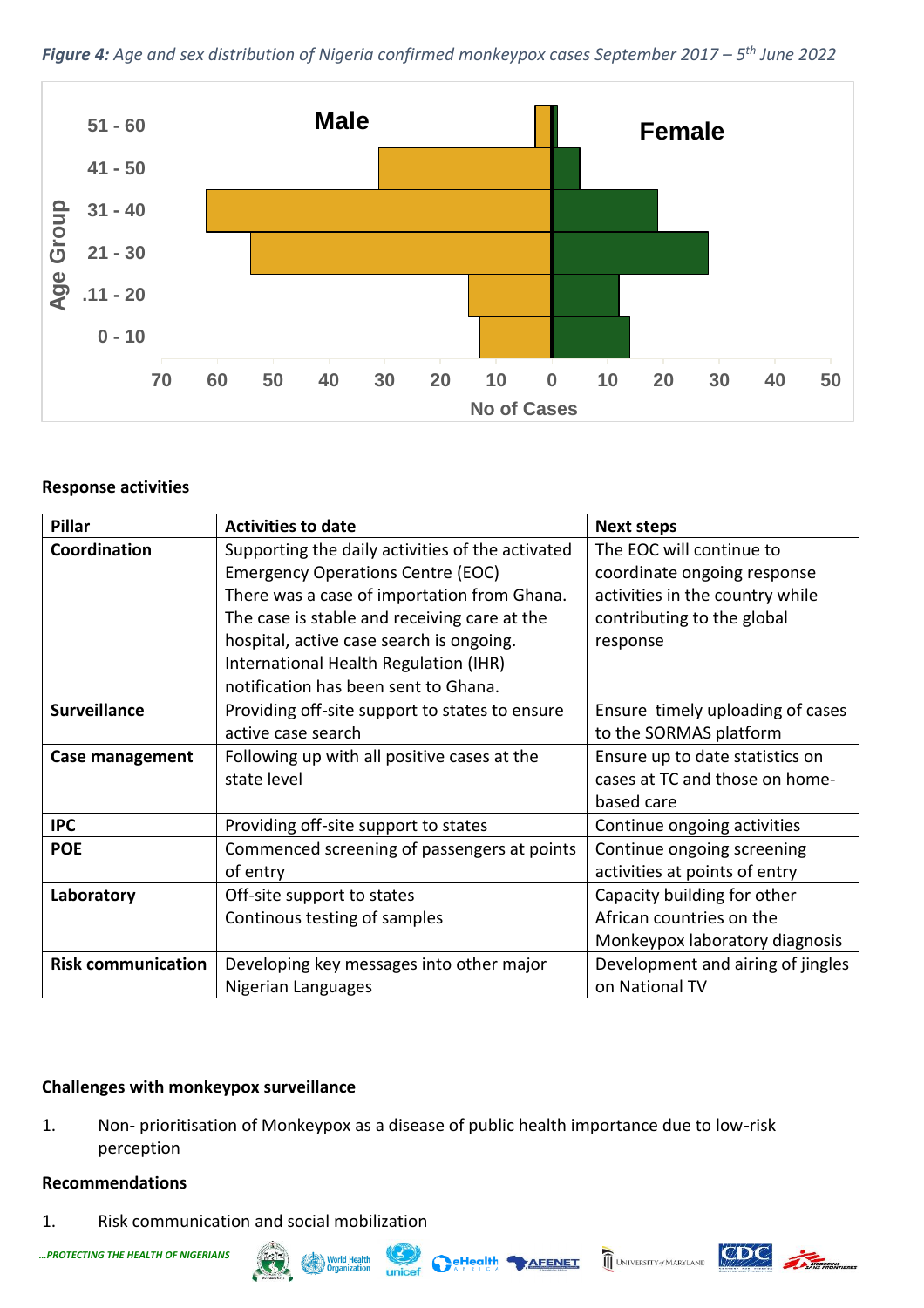# **KEY ACTIVITIES**

# **Coordination**

- 1. The multi-agency MPX Emergency Operation Centre coordinates monkeypox activities at NCDC.
- 2. Offsite support is being provided to states.

# **Epidemiology/Surveillance**

1. Deployment of the one-health animal surveillance team to Adamawa's state

#### **Next steps**

- 1. Conduct active case searches in facilities and communities that have been reporting positive cases
- 2. Weekly follow up calls/emails to the state's surveillance team and MPX treatment facilities.
- 3. Follow up with trained HCWs on plans for step down training

### **Notes on this report**

#### *Data Source*

Information for this disease was case-based data retrieved from the National Monkeypox Emergency Operations Centre.

### **Case definitions**

#### *Suspected case*

• An acute illness with fever >38.3oC, intense headache, lymphadenopathy, back pain, myalgia, and intense asthenia followed one to three days later by a progressively developing rash often beginning on the face (most dense) and then spreading elsewhere on the body, including soles of feet and palms of the hand

# *Probable case*

• A case that meets the clinical case definition, is not laboratory-confirmed but has an epidemiological link to a confirmed case

# *Confirmed case*

• A clinically compatible case that is laboratory confirmed

#### *Contact*

• Any person who has been in direct or indirect contact with a confirmed case since the onset of symptoms i.e. contact with skin lesions, oral secretions, urine, faeces, vomitus, blood, sexual contact, sharing a common space (anyone who has been in close proximity3 with or without physical contact with a confirmed case)

**Reflealth MAFENET** 

#### *Calculations*

• Case Fatality Rate (CFR) for this disease is reported for confirmed cases only



UNIVERSITY of MARYLAND